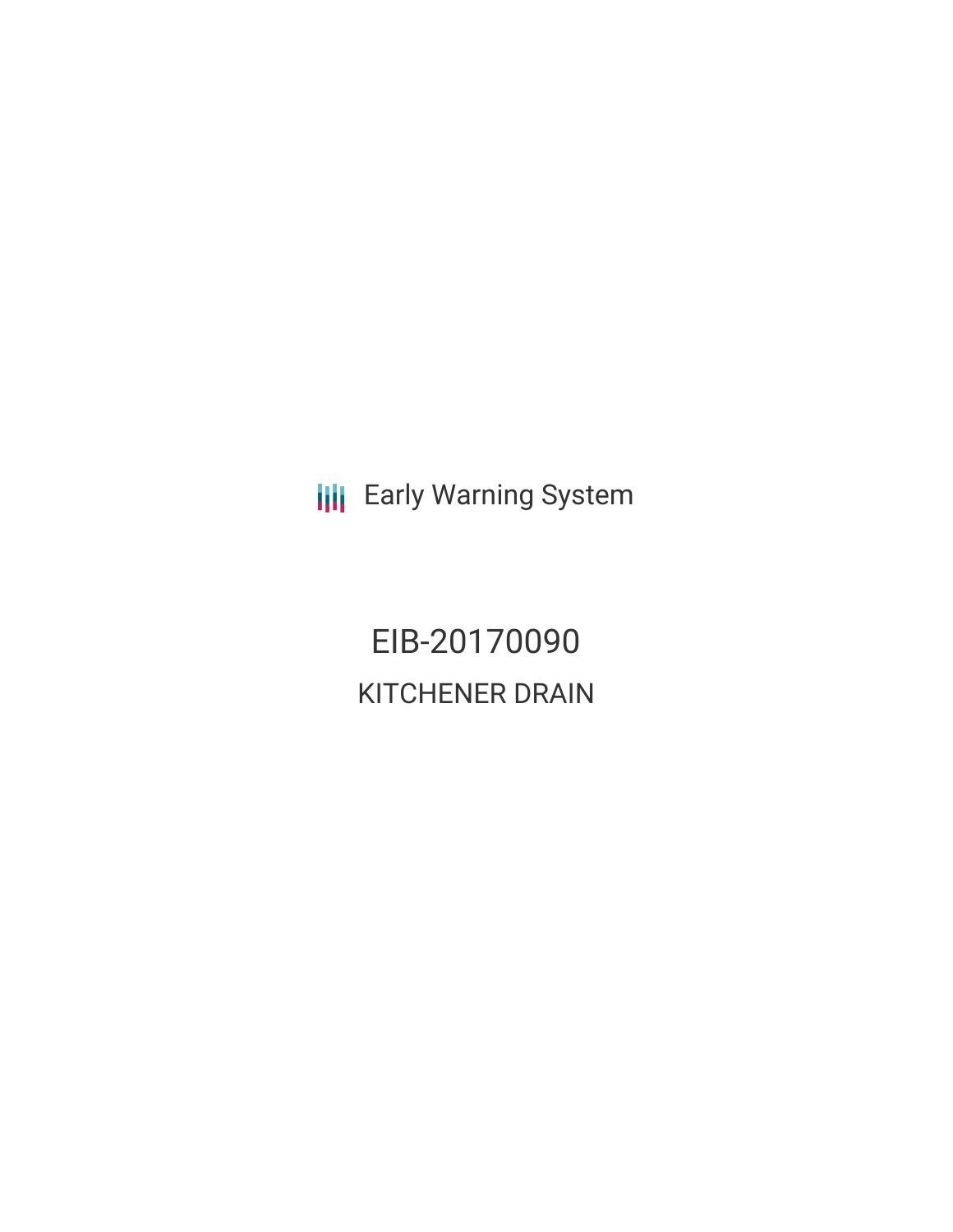# **Quick Facts**

| <b>Countries</b>               | Egypt                                    |
|--------------------------------|------------------------------------------|
| <b>Financial Institutions</b>  | European Investment Bank (EIB)           |
| <b>Status</b>                  | Proposed                                 |
| <b>Bank Risk Rating</b>        |                                          |
| <b>Borrower</b>                | HOLDING COMPANY FOR WATER AND WASTEWATER |
| <b>Investment Amount (USD)</b> | \$257.56 million                         |
| <b>Project Cost (USD)</b>      | \$530.76 million                         |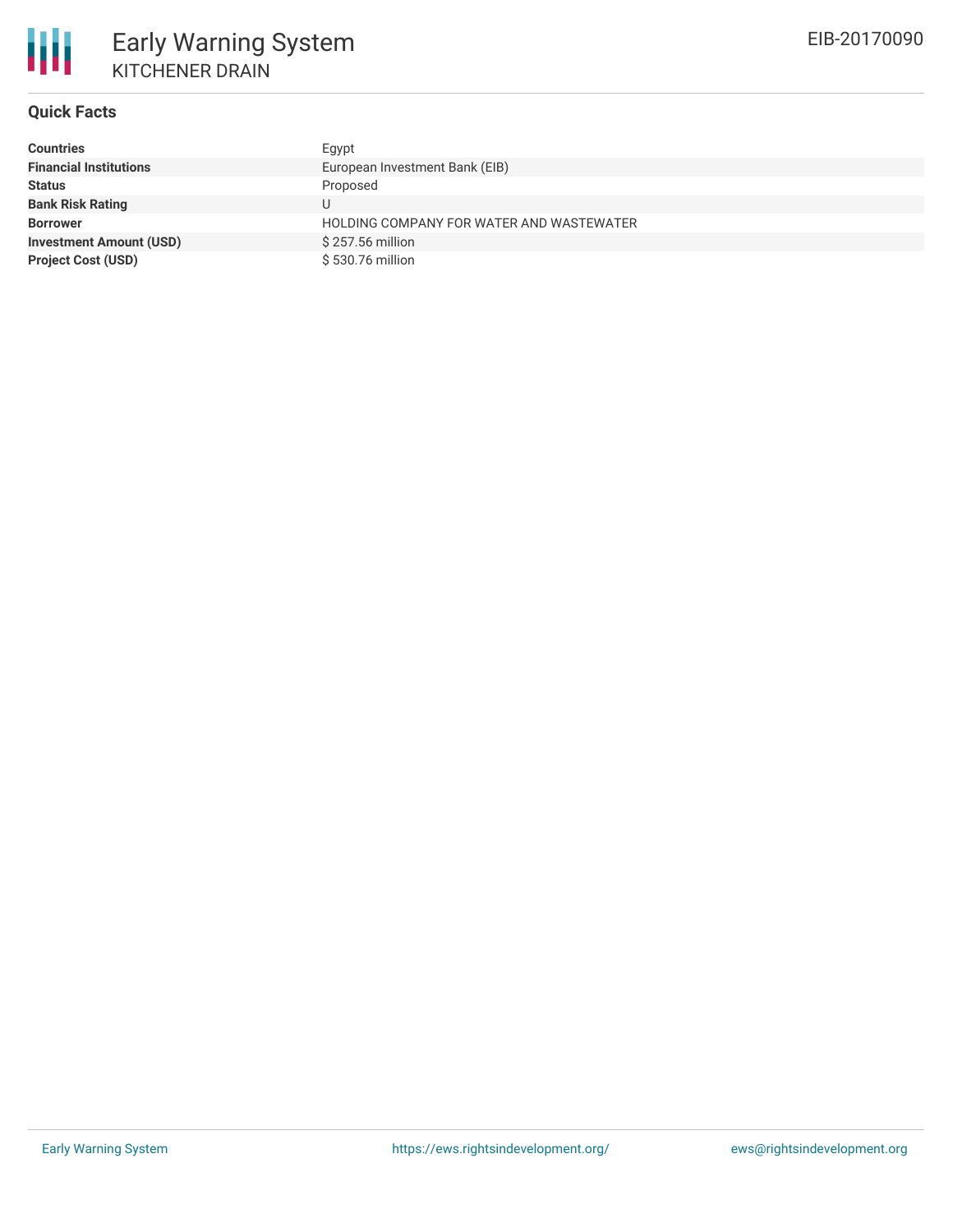

# **Project Description**

The project concerns the depollution of Kitchener drain in the Delta region in Egypt. The project aims at the depollution of the Kitchener Drain through investments in: (i) wastewater & sanitation; (ii) solid waste, and (iii) drain infrastructure rehabilitation. The Kitchener Drain is one of the most severely polluted drains in the Egyptian Nile Delta. The project is expected to significantly improve health and social conditions in the surrounding areas.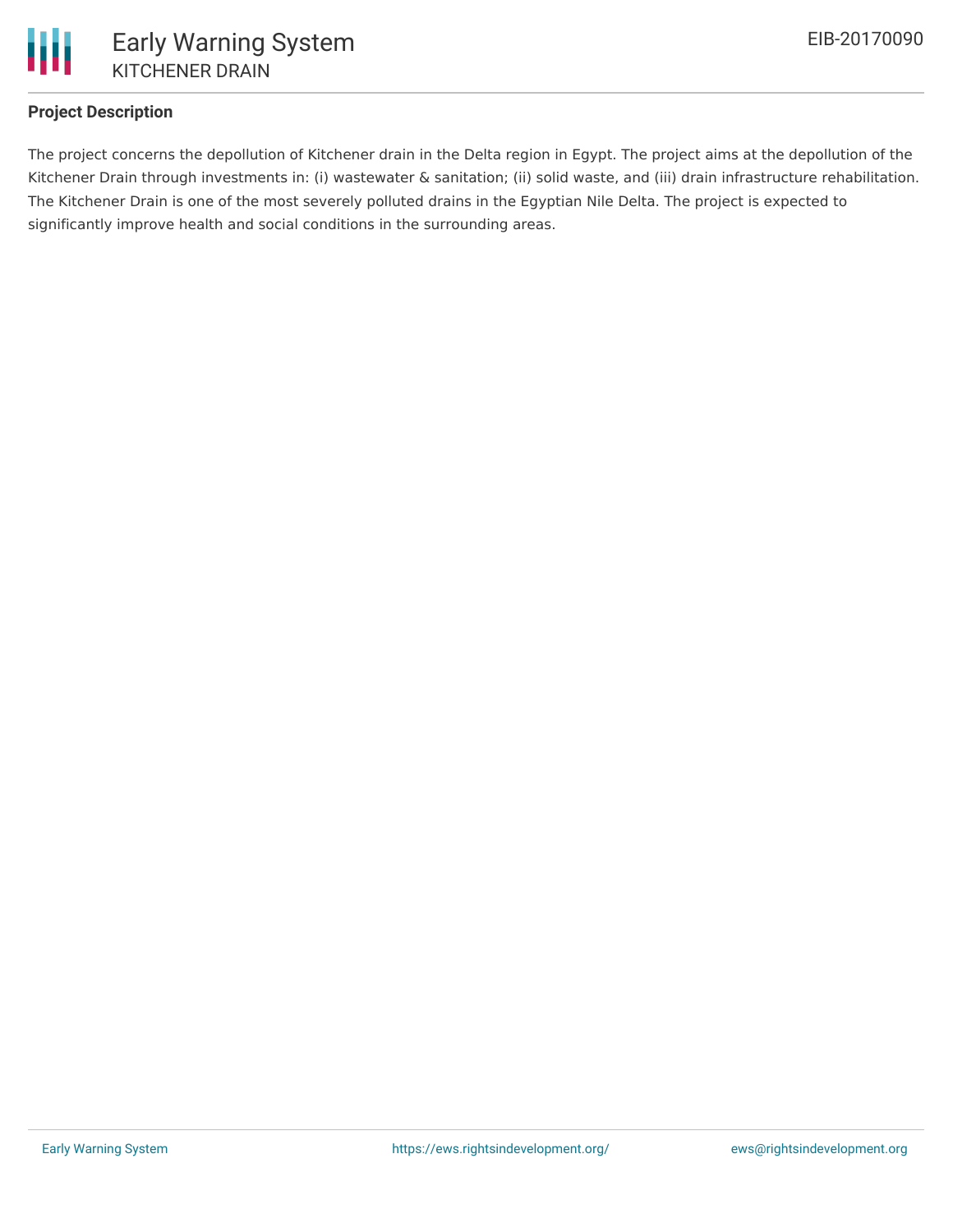## **Investment Description**

European Investment Bank (EIB)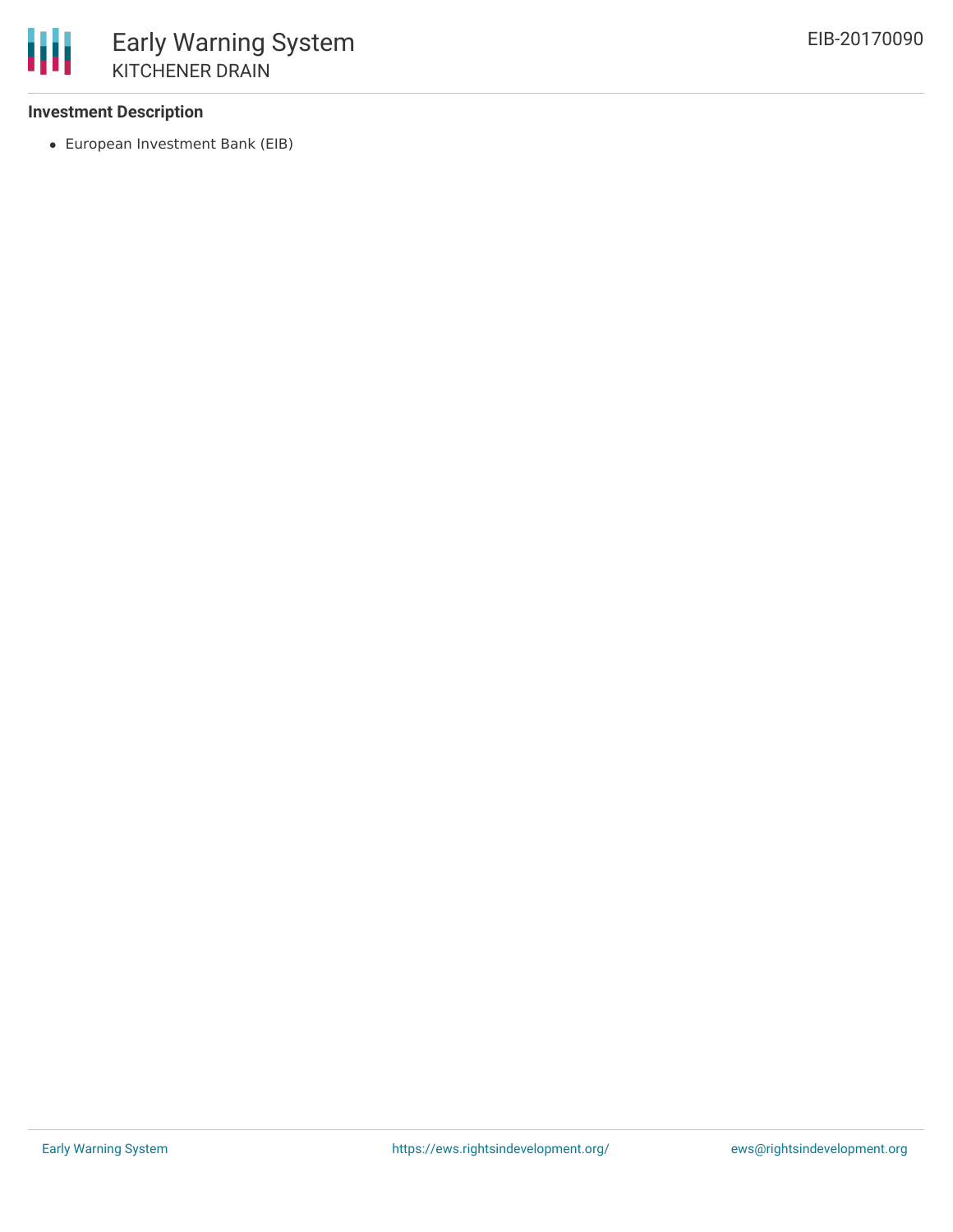## **Contact Information**

#### ACCOUNTABILITY MECHANISM OF EIB

The EIB Complaints Mechanism is designed to facilitate and handle complaints against the EIB by individuals, organizations or corporations affected by EIB activities. When exercising the right to lodge a complaint against the EIB, any member of the public has access to a two-tier procedure, one internal - the Complaints Mechanism Office - and one external - the European Ombudsman. A complaint can be lodged via a written communication addressed to the Secretary General of the EIB, via email to the dedicated email address complaints@eib.org, by completing the online complaint form available at the following address: http://www.eib.org/complaints/form, via fax or delivered directly to the EIB Complaints Mechanism Division, any EIB local representation office or any EIB staff. For further details, check: http://www.eib.org/attachments/strategies/complaints\_mechanism\_policy\_en.pdf

When dissatisfied with a complaint to the EIB Complaints Mechanism, citizens can then turn towards the European Ombudsman. A memorandum of Understanding has been signed between the EIB and the European Ombudsman establishes that citizens (even outside of the EU if the Ombudsman finds their complaint justified) can turn towards the Ombudsman on issues related to 'maladministration' by the EIB. Note that before going to the Ombudsman, an attempt must be made to resolve the case by contacting the EIB. In addition, the complaint must be made within two years of the date when the facts on which your complaint is based became known to you. You can write to the Ombudsman in any of the languages of the European Union. Additional details, including filing requirements and complaint forms, are available at: http://www.ombudsman.europa.eu/atyourservice/interactiveguide.faces